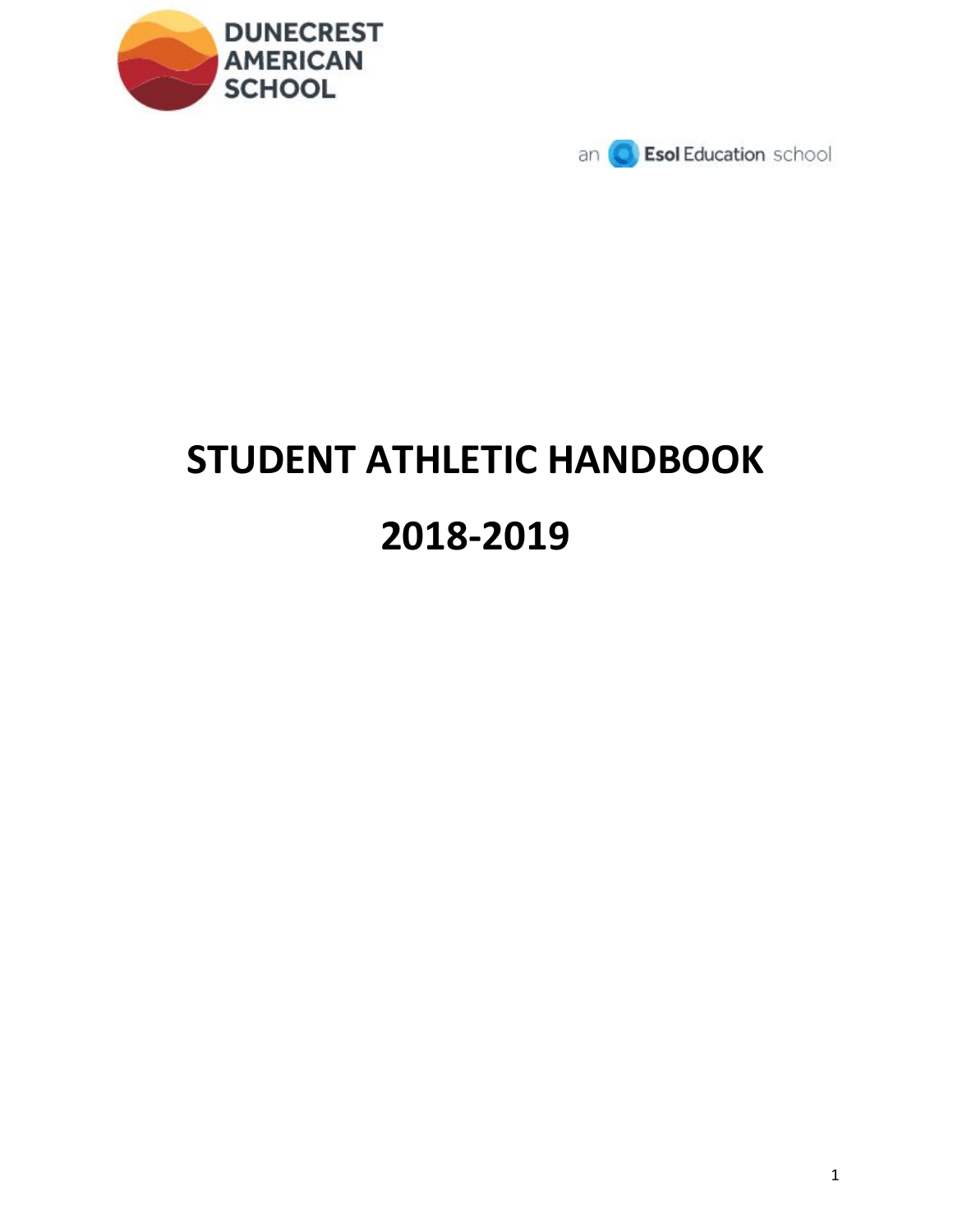

#### **DUNECREST ATHLETICS MISSION**

We at Dunecrest American School believe that a robust program of student athletics supports and contributes to the overall educational program. At DAS we provide competitive athletic opportunities to as many students as possible, believing participation in athletics will enhance the development of the overall student.

DAS athletics strives for broad participation and competitive excellence, while encouraging the highest levels of sportsmanship and fair play. We believe the welfare of each student is our primary concern – academically, physically and emotionally.

#### **DUNECREST ATHLETICS PHILOSOPHY**

DAS athletics strives to create and maintain an environment conducive to the academic and athletic growth of each student based upon the guidelines emphasized:

- a) We will offer a diverse number of sporting opportunities enhancing the educational development of each student. The experiences gained through athletic participation will aid in the development of favorable habits and attitudes.
- b) Students who participate in athletics at DAS will learn valuable lifelong lessons in sportsmanship, teamwork, collaboration, resilience, and competition.
- c) DAS athletics will play an important role in helping each student develop their overall dimensions of health, focusing not only on their physical needs but also their social and emotional development.

#### **DUNECREST ATHLETICS BELIEFS**

- Athletics compliments, supports, and extends the overall learning experience.
- Every person who expresses an interest in school sponsored athletic activities is provided opportunities for involvement.
- Involvement in athletics provides opportunities to develop life skills such as teamwork, time management, responsibility and respect that will be instrumental in molding characters, decisions, attitudes, and talents.
- A successful athletic program needs the cooperation and support of the parents, student body, community, and the entire school.
- Athletes conduct themselves in a principled manner
- Enjoy a positive and healthy lifestyle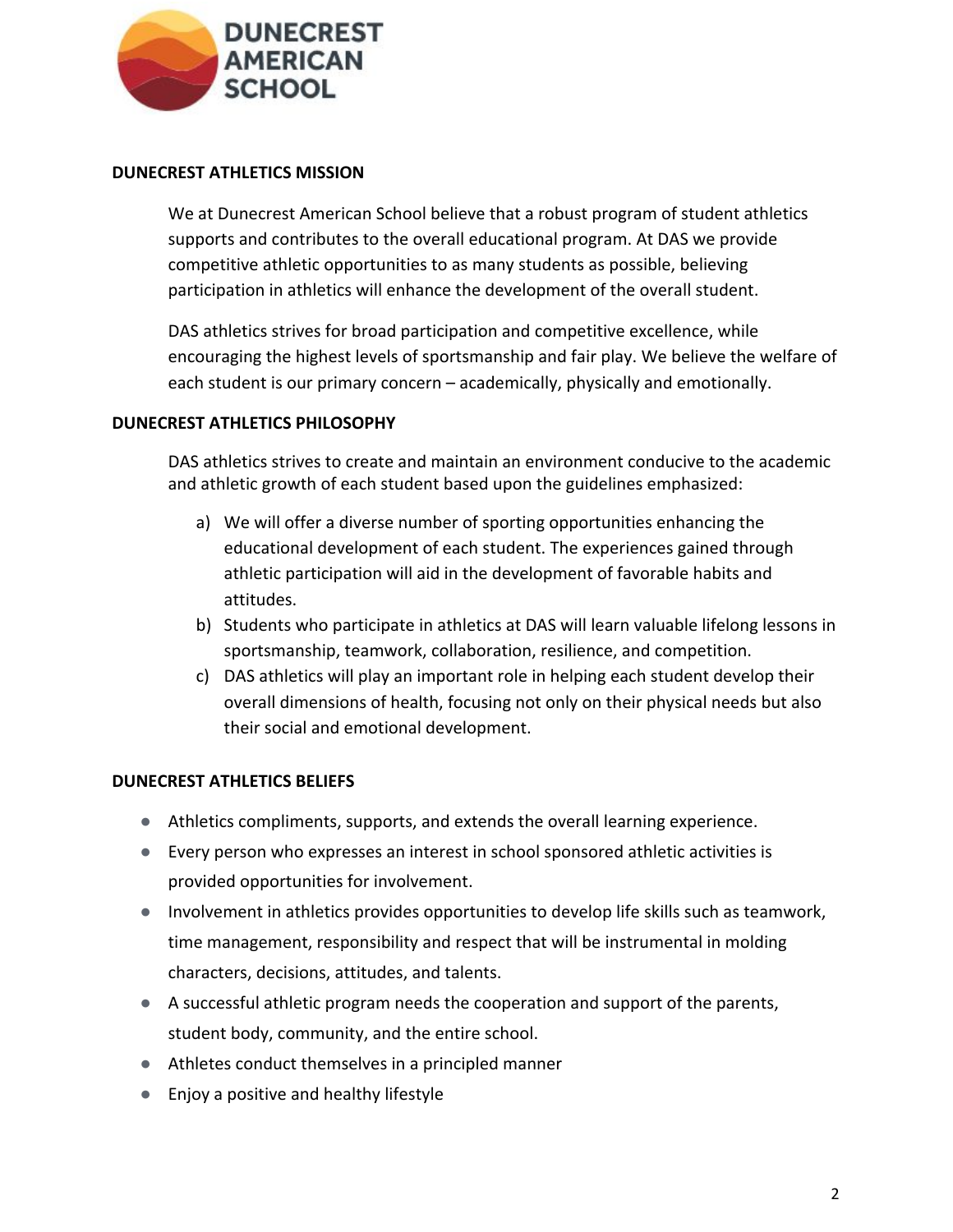

**DUNECREST ATHLETIC VALUES**

# **LEADERSHIP COMMITMENT CHARACTER**

Leadership is:

- Empowering people to make the right decisions
- Leading by positive example
- Promoting behaviors that show respect for rules, opponents, officials, teammates, and traditions of the game
- Encouraging and accepting input as an active listener
- Open, honest, and direct interactive communication
- Continually reminding and refocusing people on what is important
- Understanding barriers and overcoming them
- Helping people realize the rewards and consequences that are associated with leadership

Commitment is:

- Determining goals
- Learning to prioritize choices to achieve your goals
- Taking the time needed and managing time effectively
- Self discipline

Character is:

- Exercising good sportsmanship
- Being a good citizen
- Putting the needs of others before yourself

**"Raising Student Athletic Achievement Every Day, Every Way"**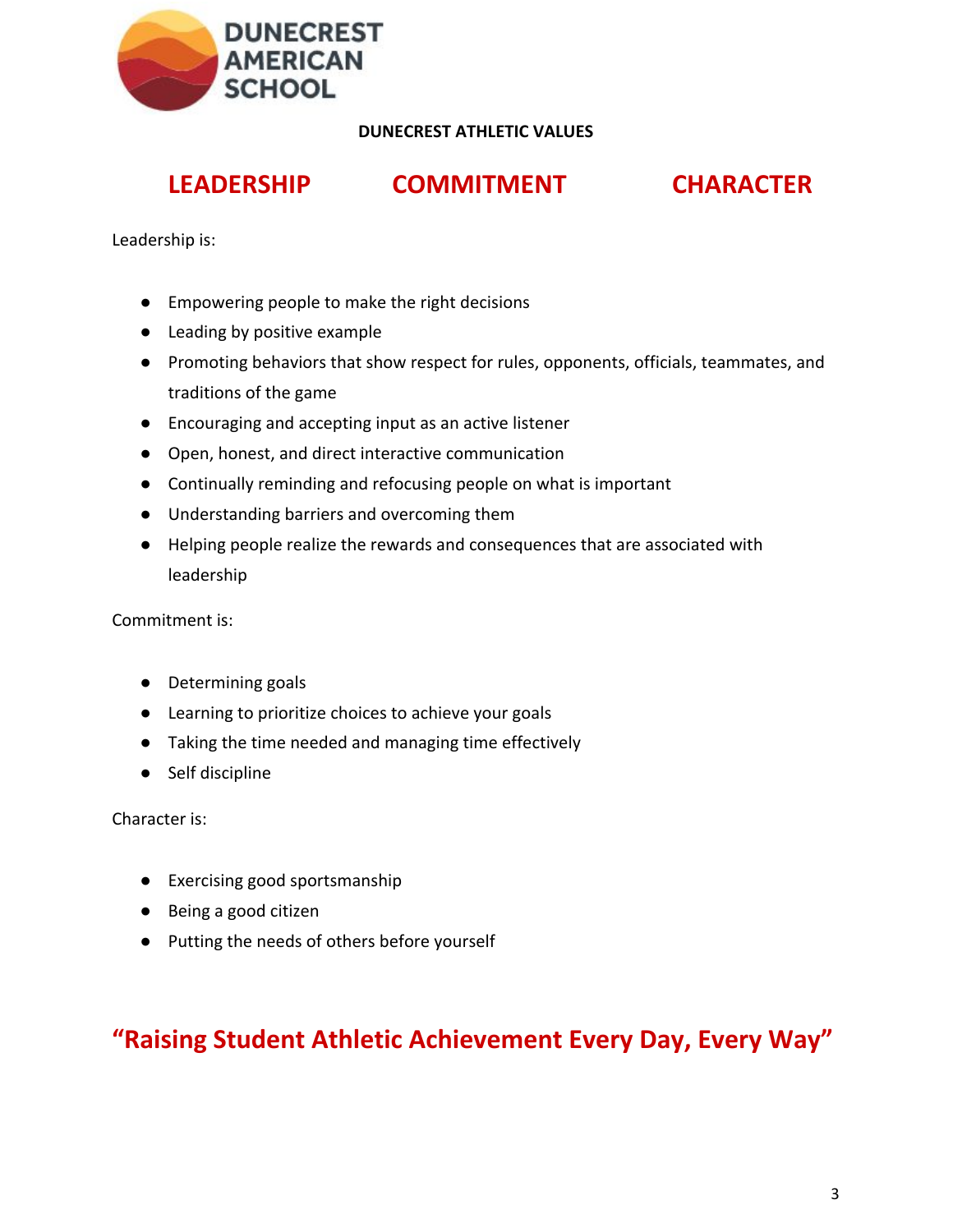

#### **ATHLETIC STATEMENT**

On behalf of both the Dunecrest Administration and Athletic & Activities department, we welcome you to what promises to be a very exciting first year.

This handbook has been designed to inform athletes and their parents of the procedures, policies, guidelines, responsibilities and expectations of participation in Dunecrest Athletics & Activities.

Participation in athletics is a privilege which carries with it varying degrees of commitment and responsibility. Student athletes at Dunecrest, who choose to participate, gain an opportunity to learn and demonstrate sportsmanship, cooperation, leadership, teamwork and resilience. Through our high quality athletic and activities program students will challenge themselves to achieve their personal best while ensuring good sportsmanship is always at the forefront of what they do.

Student-Athletes at Dunecrest American School have the opportunity to participate in two athletic conferences with like-minded students from American International Schools throughout the U.A.E. This year our athletes will compete as members of the Junior Emirates Athletics Conference (JEAC) and the Dubai International Schools Sports Conference (DISSC).

Dunecrest is excited to begin the school year and encourage all our student-athletes to set high goals for themselves. We look forward to many students representing Dunecrest in 2018-2019.

Dylan Carter

Athletic Director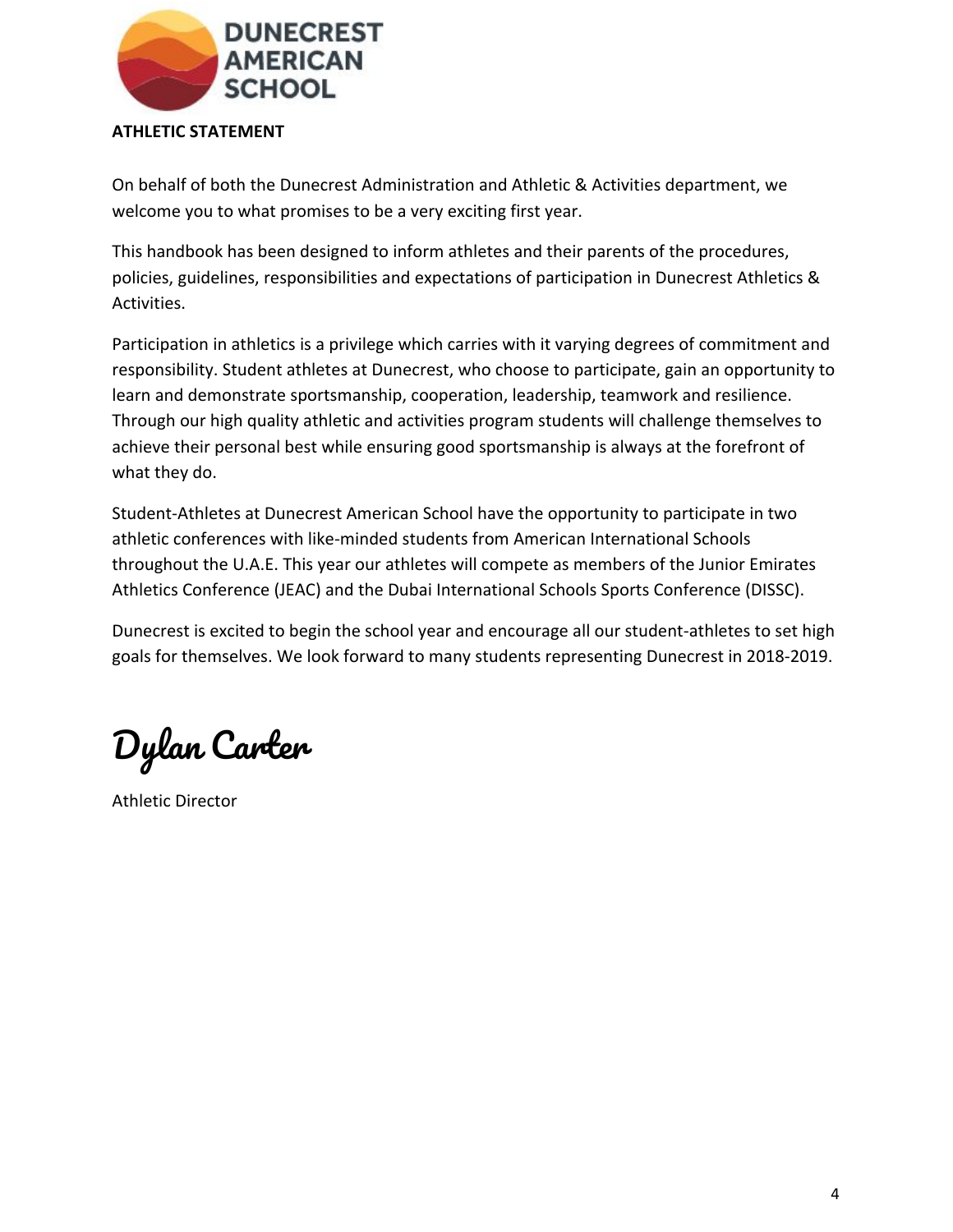

## **QUICK FACTS & CONTACT DETAILS**

The Athletics & Activities Department is responsible for DAS competitive interscholastic teams. This includes an Elementary, Middle and High school Athletics and Activities program. Sports such as Volleyball, Soccer, Basketball, Track & Field, and Swimming are offered.

**Elementary School Sports** - For all students in grades 1 - 5 **Middle School Sports** - All students registered in Grades 6 - 8 **Junior Varsity Sports** - Under 16 years of age as of September 1st (U-16)

The Aquatics Department is responsible for running a competitive swim program for elementary, middle and high school students. This also includes coaching the school swim teams.

The Physical Education Department is responsible for teaching required physical education courses, in-school intramural programs, and special events throughout the year.

**Athletics Director** Dylan Carter: **dcarter@dunecrest.ae** Tel: +9714 3336996

**School Colors Maroon & Gold**

**Mascot To Be Determined**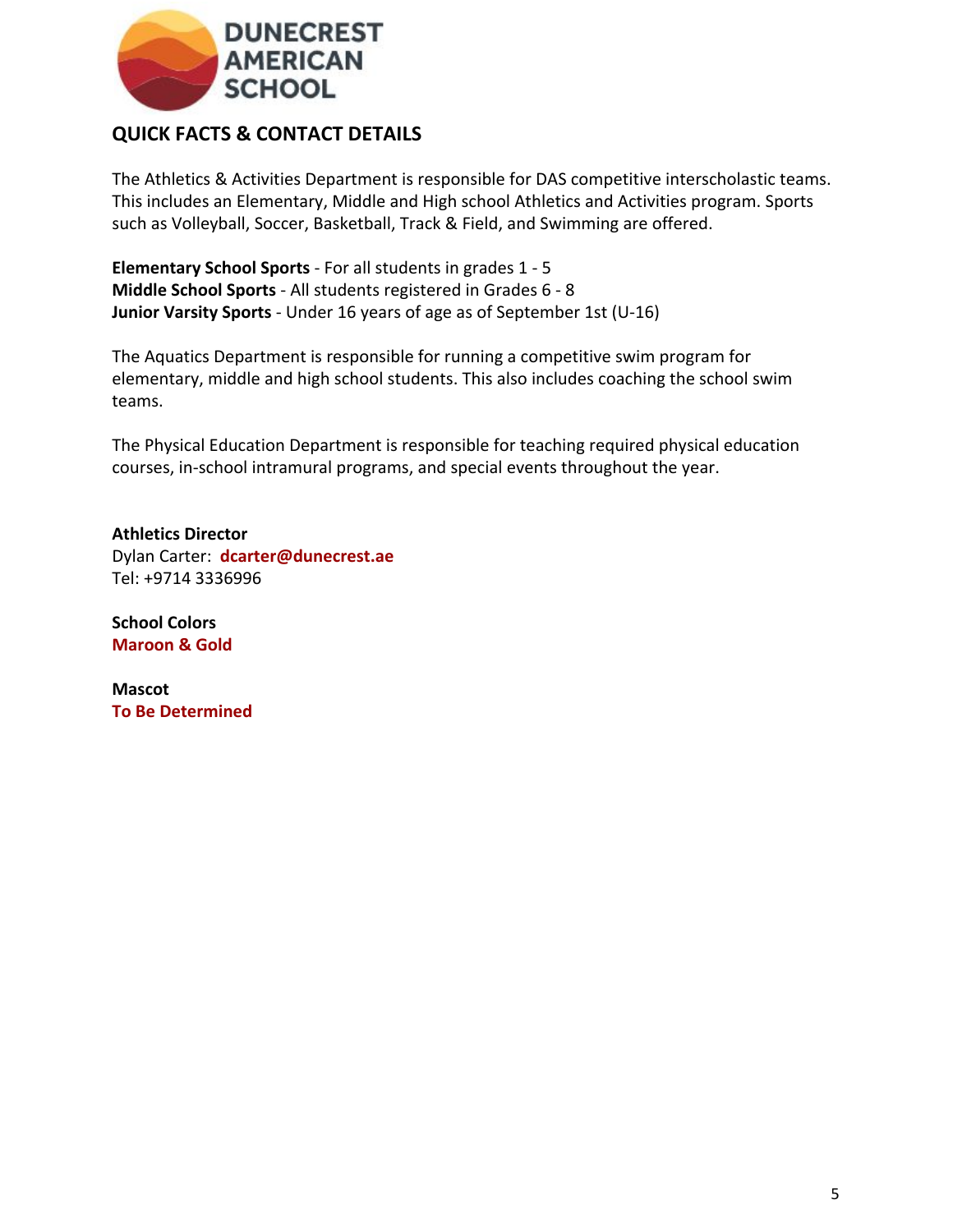

#### **DUNECREST STATEMENT OF SPORTSMANSHIP**

The purpose of the DAS Athletic Department is to provide opportunities for students to compete in a safe, challenging, educational and professional environment. Students will be provided opportunities to showcase their talents while maintaining a spirit of respect and cooperation with fellow athletes, coaches and officials.

Each event includes students and adults in various roles; athletes, coaches, officials, spectators. Everyone involved must uphold the spirit of good sportsmanship and fair play. This spirit is upheld by athletes demonstrating respect for fellow competitors, coaches providing positive comments and encouragement, officials offering impartial judgment during contests, and spectators showing respectful enthusiasm.

Adults act as role models for our athletes. Therefore, profanity, deliberately distracting noises to interfere with the performance of a competing athlete, the verbal or gesturing condemnation of coaches or officials, or any behavior that is disrespectful or degrading to DAS Athletic Department's mission statement and philosophy jeopardizes the quality of experience for the athletes.

Finally, the DAS Athletic Department asks all athletes, coaches, officials, parents and spectators to demonstrate good sportsmanship and be mindful of their actions during athletic contests.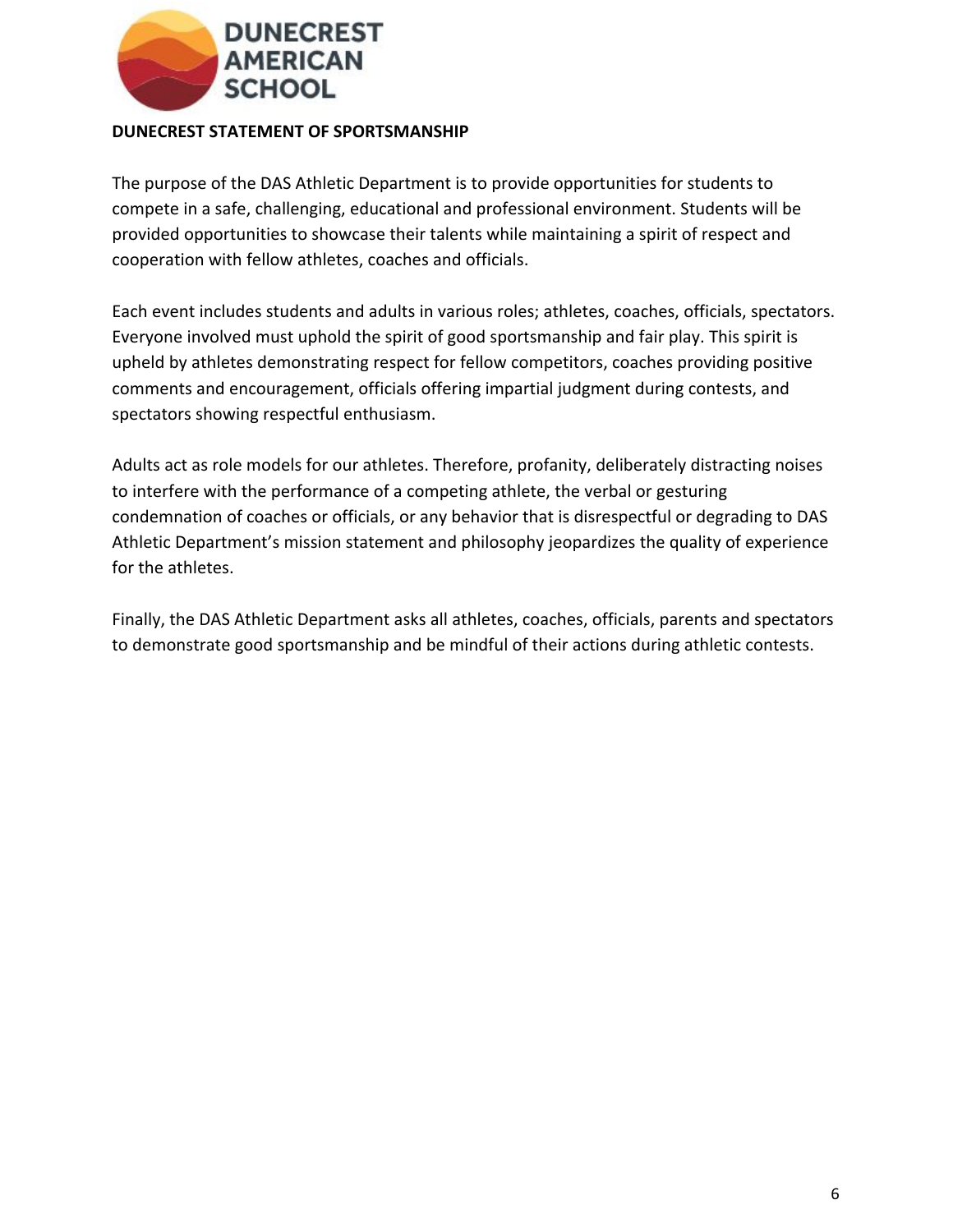

# **Elementary** Athletics Overview

The Elementary program is an all inclusive program focused on the development of fundamental skills and introducing concepts of healthy and safe competition. Students in Grades 3 - 5 can participate in the sports of Soccer, Basketball, and Track & Field. Ability levels are identified in order to create mixed ability level teams in preparation for friendly games and jamborees.

Dunecrest Elementary Sports teams participate as members of the Junior Emirates Athletic Conference (JEAC). The focus of JEAC is to reinforce the value of sportsmanship, respect, teamwork and self-discipline through healthy and fair competition.

Member schools in JEAC are: American School of Dubai, Dubai American Academy, Collegiate American School, Universal American School, Gems American Academy Abu Dhabi, American Community School Abu Dhabi, and Dunecrest American School

The Elementary Swimming program is available to students in Grades 1 to 5. The DAS swim squads train year long and participate in various swimming galas throughout the school year.

| <b>Season</b>    | <b>Sport</b>      | <b>Practices Per Week</b> |
|------------------|-------------------|---------------------------|
| <b>Year Long</b> | Swimming          |                           |
|                  | Soccer            |                           |
|                  | Track & Field     |                           |
|                  | <b>Basketball</b> |                           |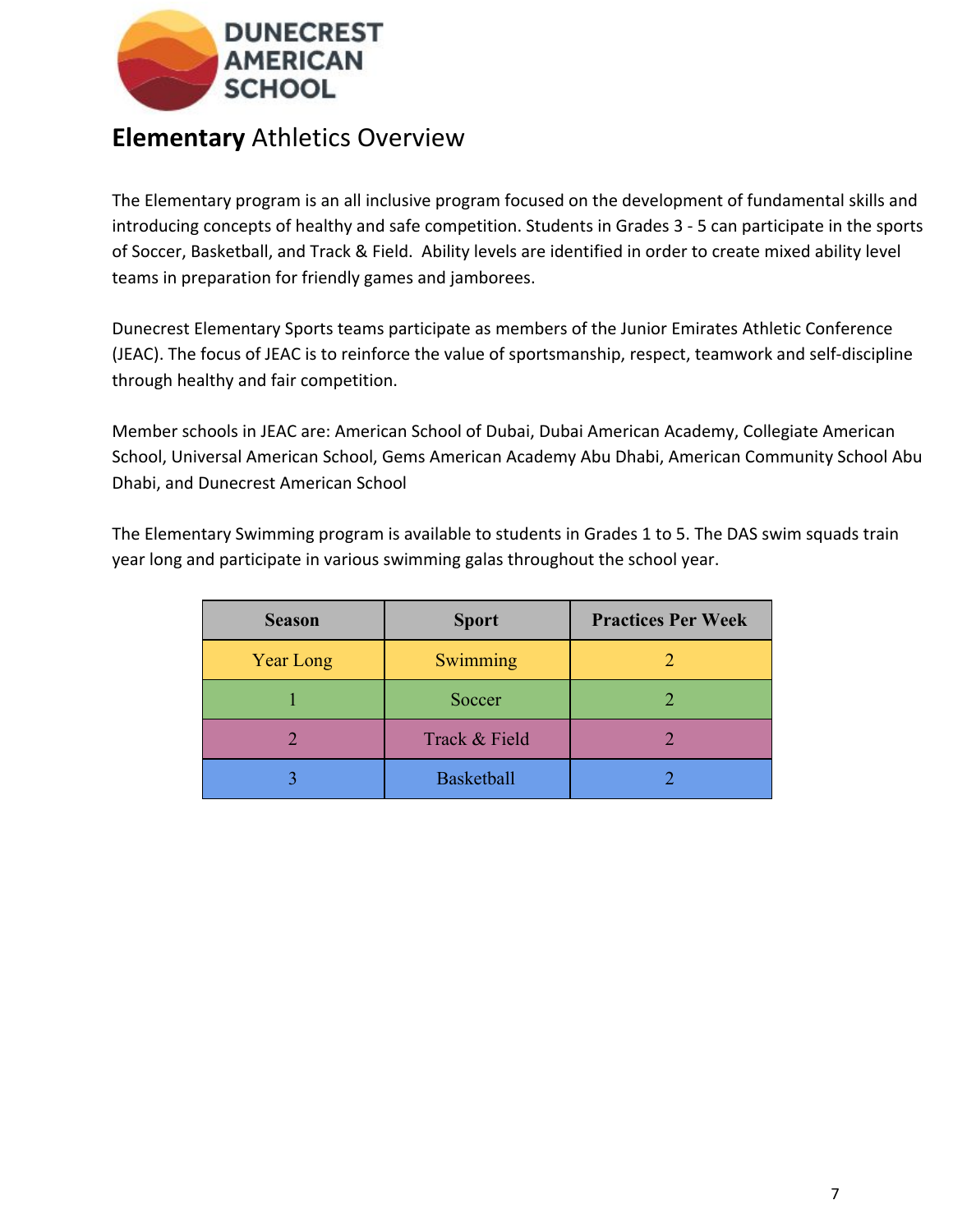

# **Middle School** Athletics Overview

There are several opportunities for MS students to participate as a member of a Dunecrest athletics team. The Middle School program is offered to students in Grades 6-8 as a select, competitive program participating in the Dubai International Schools Sports Conference (DISSC).

Sports offered consist of swimming, volleyball, basketball, soccer, and track & field. Teams have regular weekly training sessions and compete against other Dubai American International Schools in mid-season and end of season tournaments. The focus of the MS teams is to provide the student-athlete with proper skills and fundamentals to develop them for the next level of participation. It is our intent to provide playing time for all qualified team members.

| Season                      | Sport             | Practices Per Week |
|-----------------------------|-------------------|--------------------|
| Year Long                   | Swimming          |                    |
|                             | Volleyball        |                    |
| $\mathcal{D}_{\mathcal{A}}$ | <b>Basketball</b> | 3                  |
|                             | Football          |                    |
|                             | Track & Field     |                    |

# **Joining a Middle School Sports Team**

## **ELIGIBILITY RULES**

All students are eligible to participate provided they meet all standards as established by Dunecrest American School.

Standard's are defined as:

- a. Maintaining Academic Eligibility
- b. Fulfilling DAS attendance standards
- c. Setting high standards of personal behavior

## **ACADEMIC ELIGIBILITY**

To be eligible scholastically, students must not be on the Academic or Behavior Probation List. The MS/ HS office reports academic behavior eligibility to the athletic office two weeks after the end of each grading period. Every student-athlete or support group member is subject to this rule. Those affected may attend practices during the period of ineligibility at the Athletic Director's and principals' discretion. Students are responsible for any missed work while away from school while representing DAS at an athletic competition.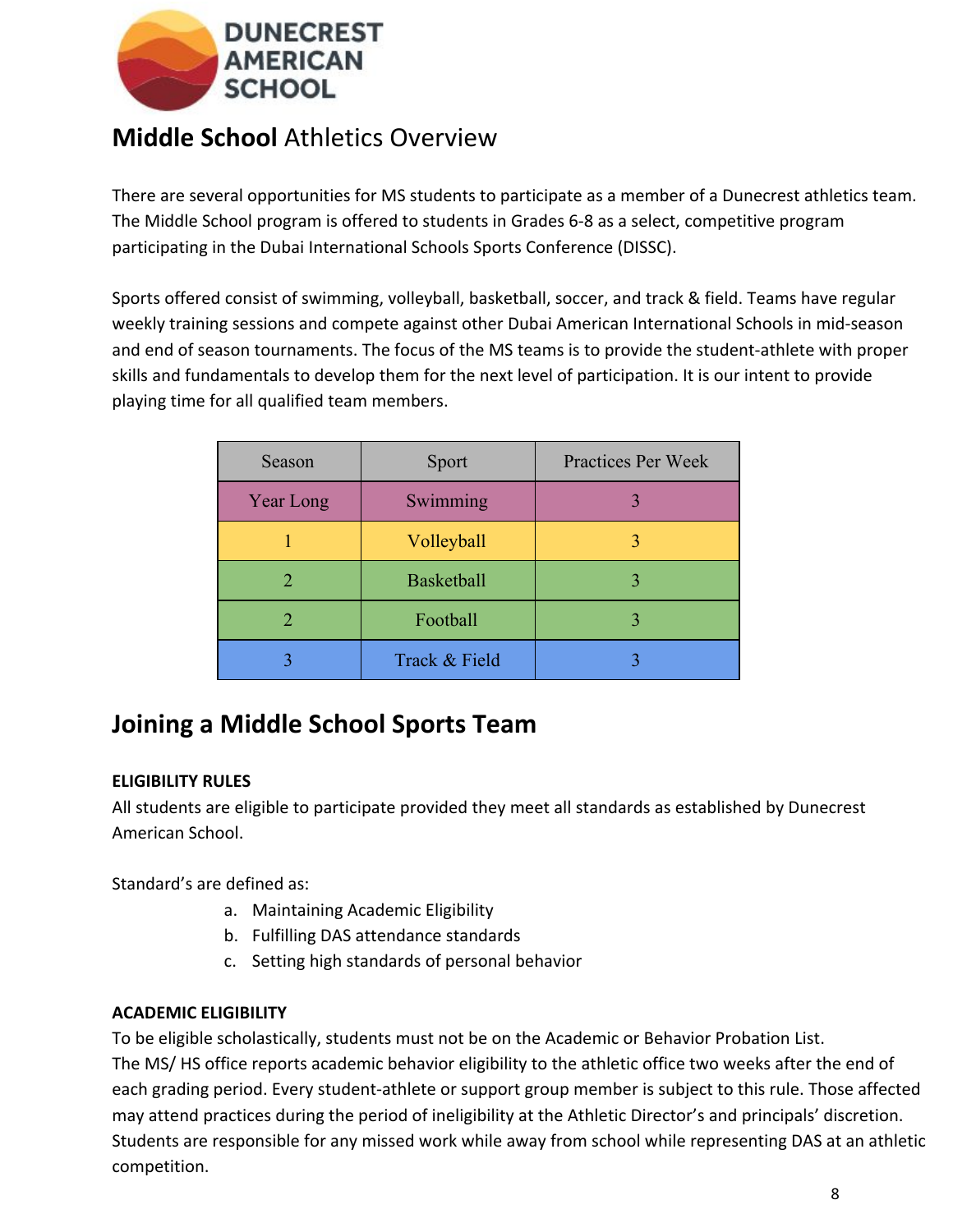

## **TRYOUTS**

At the beginning of each sport season, a two day tryout process will occur. Each student is required to sign up online one week prior to the start of the tryouts. Students should report for tryouts on the predetermined dates. After the two days of skill assessment, coaches will form squads. Dependent upon participation numbers, students may not be selected for the team.

Student-athletes have a right to know the standards upon which participants are selected for a team. All student-athletes must have an opportunity to demonstrate their skill and abilities before selections are made in any sport. Upon request, the coach will meet each individual and attempt to explain reasons why he/she did not make the team.

Parents should expect that every candidate is treated fairly and given every consideration. Coaches are sensitive to feelings of disappointment and will handle the task of forming squads as positively as possible. Coaches are available to answer any questions an athlete may have. While we understand that being cut is disappointing for many athletes and their parents, unfortunately we cannot place everyone. Any athlete cut from a team is welcome to tryout again next season or to try another sport. When parents and athletes understand and support the coach's decision, this difficult process becomes a growing experience for all.

If an athlete is removed from a team for any reason (quitting, rule violation, academics) that athlete will not be allowed to participate in any practices, conditioning programs or other season sports until the Athletics Director deems it is okay.

## **TEAM PLACEMENT AT A LEVEL OTHER THAN YOUR AGE OR GRADE LEVEL**

Student-athletes will begin try-outs with their own age or grade level. After consultation with coaches, the head coach will recommend any level change to the Athletics Director for approval. If administrative approval is granted, the head coach will discuss the move with the player and parents of the player (if needed). If all parties agree that the move is in the overall best interest of the player, team, and program, then the move will be allowed.

## **UNIFORMS**

Student-athletes are responsible for purchasing any team uniforms and equipment necessary for competition, as directed by their coaches or the athletics department. Uniforms for athletic competition will be sold by the school and available at the uniform store. Athletes are only to wear uniforms at scheduled competitions.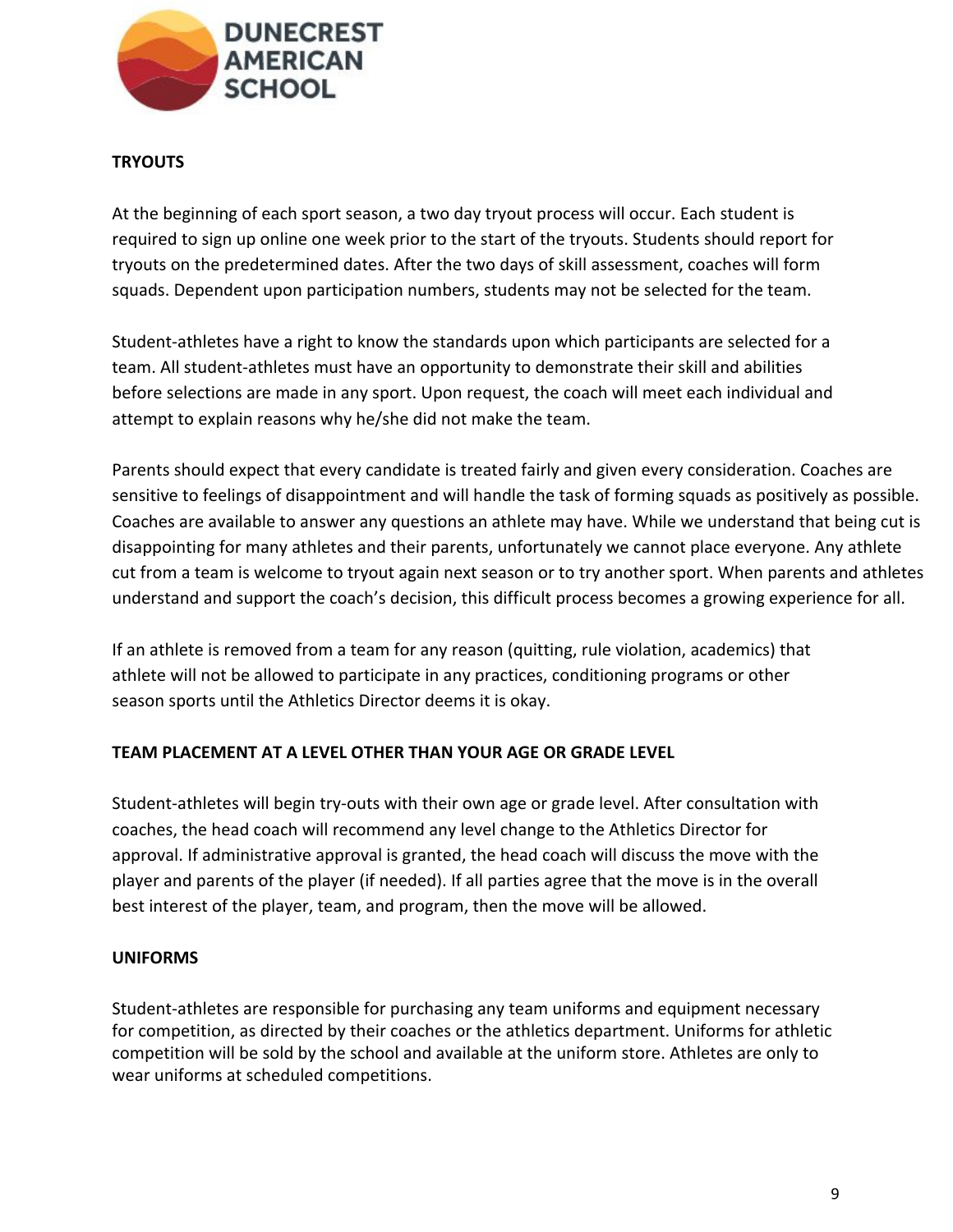

#### **CLASS ATTENDANCE POLICY ON GAME OR TRAVEL DAYS**

| Periods    | Practice                     | Games                       | Tournaments                       | <b>Travel Teams</b>                 |
|------------|------------------------------|-----------------------------|-----------------------------------|-------------------------------------|
| 1, 2, 8, 3 | Must be Present<br>$1/2$ day | Must be present<br>full day | Must be present<br>the day before | Must be present<br>all period prior |
| 4, 5 & 6   | Must be Present<br>$1/2$ day |                             | competitions                      | to departure                        |

#### **PARTICIPATING ON AN OUTSIDE TEAM**

Student-athletes of a DAS team must remember that their first commitment is to their school sponsored team. Practice and competitions with the school team come before any outside team, unless given prior approval. Should the student-athlete violate this policy, it could be grounds for dismissal.

#### **CELEBRATIONS AND AWARDS**

Each season the Elementary and MS Programs will have an end of season celebration to acknowledge all student-athletes for their dedication and commitment to the Dunecrest Athletics. Information regarding celebrations for each team will be sent out prior to the events.

There are numerous awards and recognitions that can be received by a student-athletes participating in the athletics program.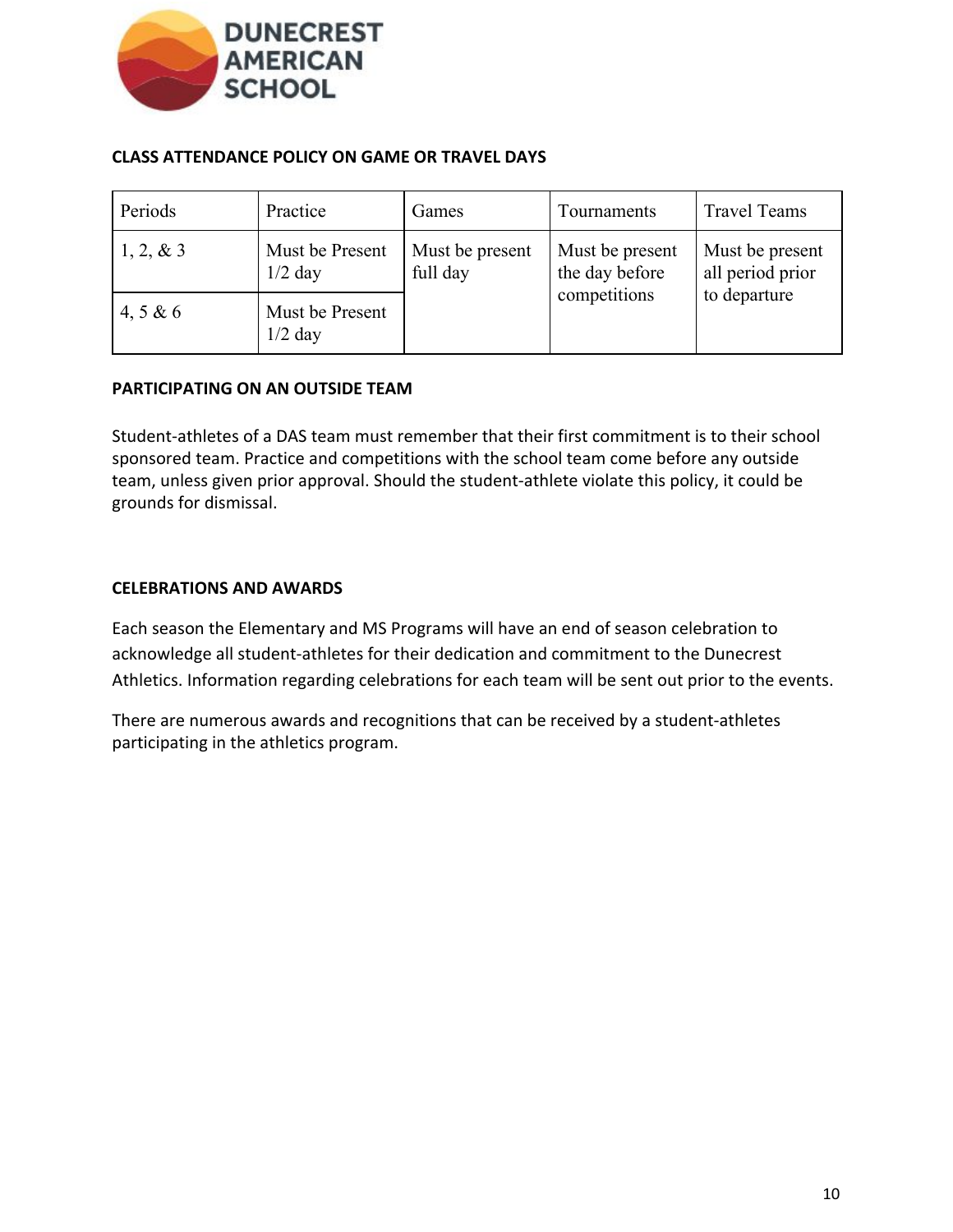

#### **PHYSICAL EXAMINATION**

The Physical Examination Medical Information form must be placed on file in the office of the Athletic Director prior to the first contests of the student-athlete's specific sport season. If the deadline has passed a student-athlete will not be allowed to participate in any DAS athletic practices or games until a valid Physical Examination Medical Information form is submitted.

The Physical Examination Medical Information form must be completed by a licensed physician no more than 365 days prior to participation in any DAS athletics practice, try-out, game, etc.

#### **ATHLETIC PARTICIPATION AND INSURANCE**

As with all physical activity, there is an inherent risk of injury when participating in DAS athletics. The parent or guardian of the student-athlete must sign the Athletic Participation Insurance form. A student-athlete will not be allowed to participate until an Athletic Participation Consent form is placed on file in the office of the Athletic Director.

#### **INSURANCE**

The parent agrees to pay all costs, charges and expenses incurred in relationship to providing medical care and releases the Dunecrest American School and its representatives from responsibility for all medical costs. Private travel and medical insurance is an individual family responsibility for seeking out coverage prior to the given travel dates.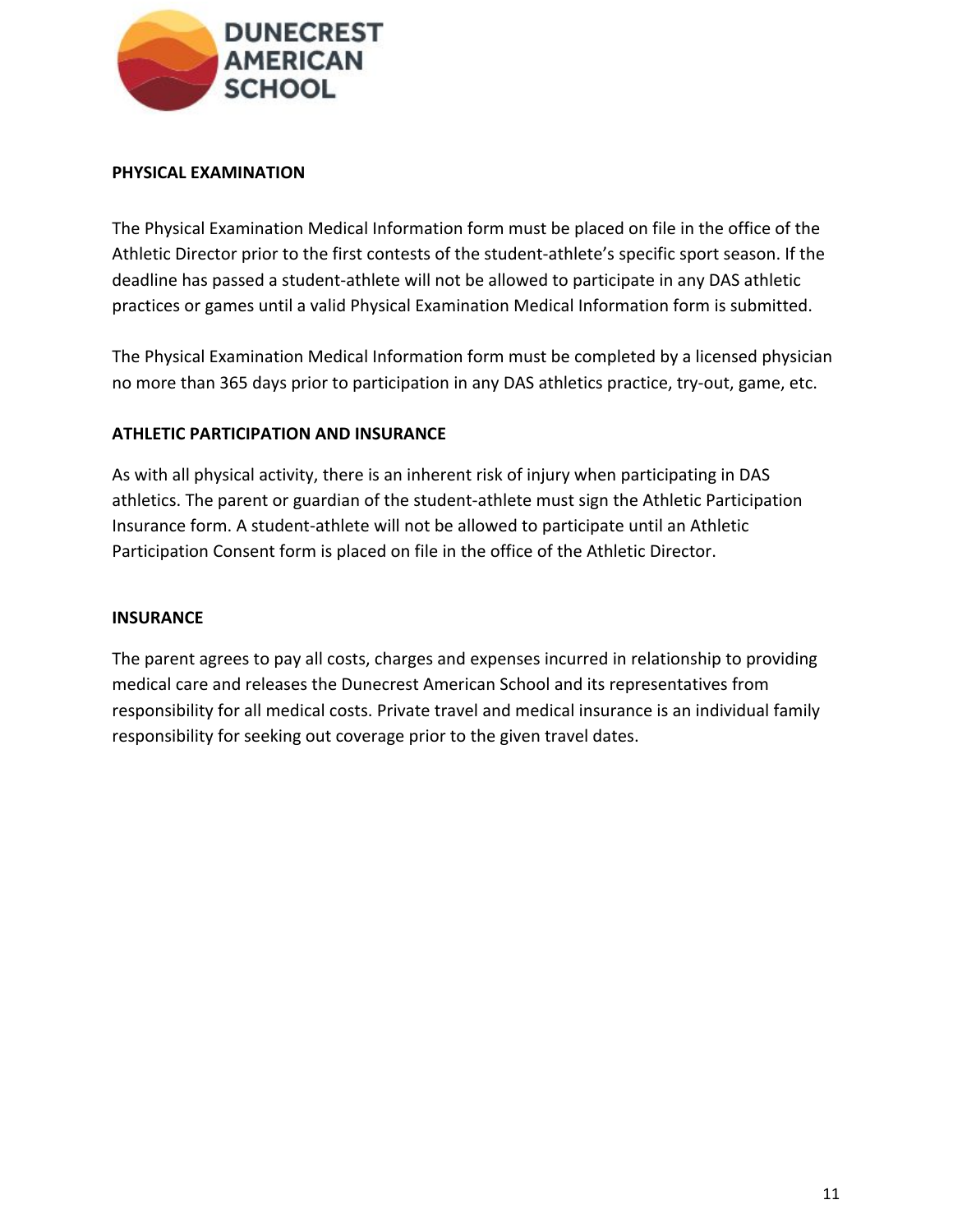

# **THE DUNECREST PARENT**

Dunecrest American School parents are vitally important to making the Athletic Department the best it can be. Parents and our community are called upon to volunteer to support the coaches and sport teams throughout the year.

## **CODE OF ETHICS FOR PARENTS & FANS**

Parents have a vital role in their child's life and being a fan is one of them. Parents want the very best for their son/daughter and being a positive and supportive role model is one of them.

## **Parents should:**

- Conduct themselves as mature role models, supporting the team in a positive manner
- Respect the decisions made by the game officials and tournament personnel
- Cheer for their team whether they are successful or not and uses phrases that are positive and uplifting
- Never boo the visiting team or cheer when the opposition makes a bad play or performs poorly
- Recognize outstanding performances on both sides of the playing court

## **The athlete expects parents and fans to:**

- Support the players, team and coach regardless of the outcome of the match
- Cheer in a positive manner at all times during the game
- Not interfere with the coaching, officiating or practice routine of any team
- Support the athletes with enthusiasm and composure

## **Sportsmanship demands parents and fans to:**

- React in a respective manner to a coaching or officiating decision that may seem questionable
- Treat visiting teams with respect
- Cheer for both teams during the player introduction and at the end of the match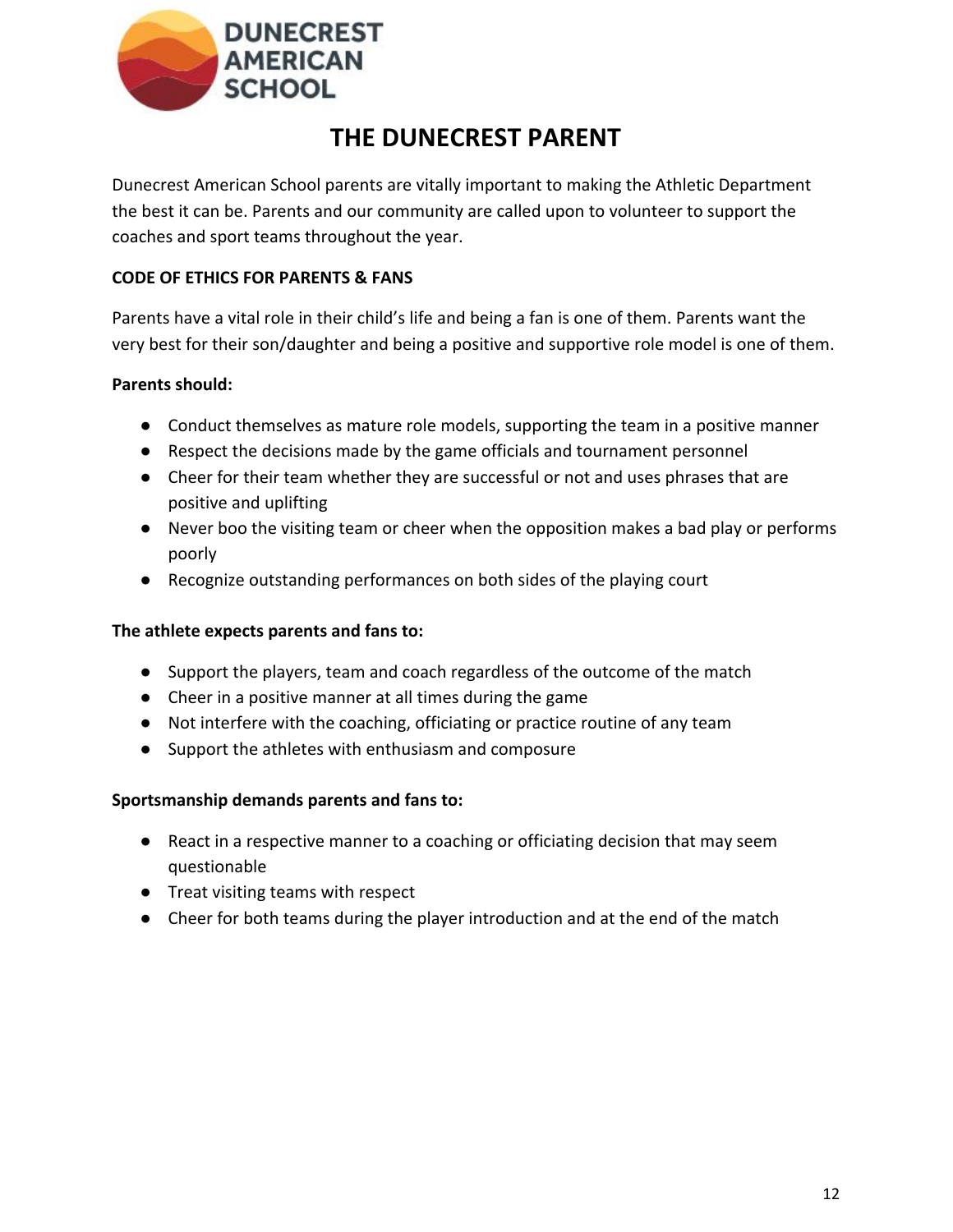

# **THE DUNECREST COACH**

Coaches can be the most influential aspect of a young person's life and with that comes a great deal of responsibility. The role of the coach is not just coaching. They are responsible for training athletes in a sport by analyzing their performances, instructing in relevant skills and by providing encouragement. They are also responsible for the guidance of the athlete in life and their chosen sport. In short, coaches have great responsibility and opportunity to mold young lives.

# **COACHES WILL:**

- Act professionally at all times. Remember that their first interest is the students, second is the school and last any ego
- Keep open lines of communication with their players, parents, and the Athletic Department at all times, concerning all matters
- Act as a liaison between players and their teachers if additional tutoring is needed for academic success
- Know and follow rules and regulations set by the Dunecrest American School
- Work with the Athletics Directors on issues and concerns and follow directions set forth by Athletic Department
- Complete all paperwork that is required by the Athletic Department to allow our students to participate in JEAC and DISSC by the predetermined date
- Create, post and follow meaningful practice schedules throughout the season to allow for the improvement of our athletes
- Make sure players are prepared for all upcoming events
- Supervise teams during practice and games. Coaches will teach and model good sportsmanship to student-athletes as well as what it means to be gracious in both victory and defeat through both words and actions
- Maintain and update the team page. The team page is required to have a welcome letter from the coach. Training videos, encouragement, reminders, and team photos may also be added
- Keep accurate attendance records of practices, games, and corresponding games.

# **CODE OF ETHICS FOR COACHES**

- Treats players as well as opponents with respect
- Inspires the student-athletes to love the game and to compete fairly
- Models good sportsmanship at all times
- Disciplines team members who display unsportsmanlike behavior
- Understands that the athletic arena is an extension of the classroom
- Respects the official's judgement and interpretation of the rules
- Understands that student-athletes are students first and athletes second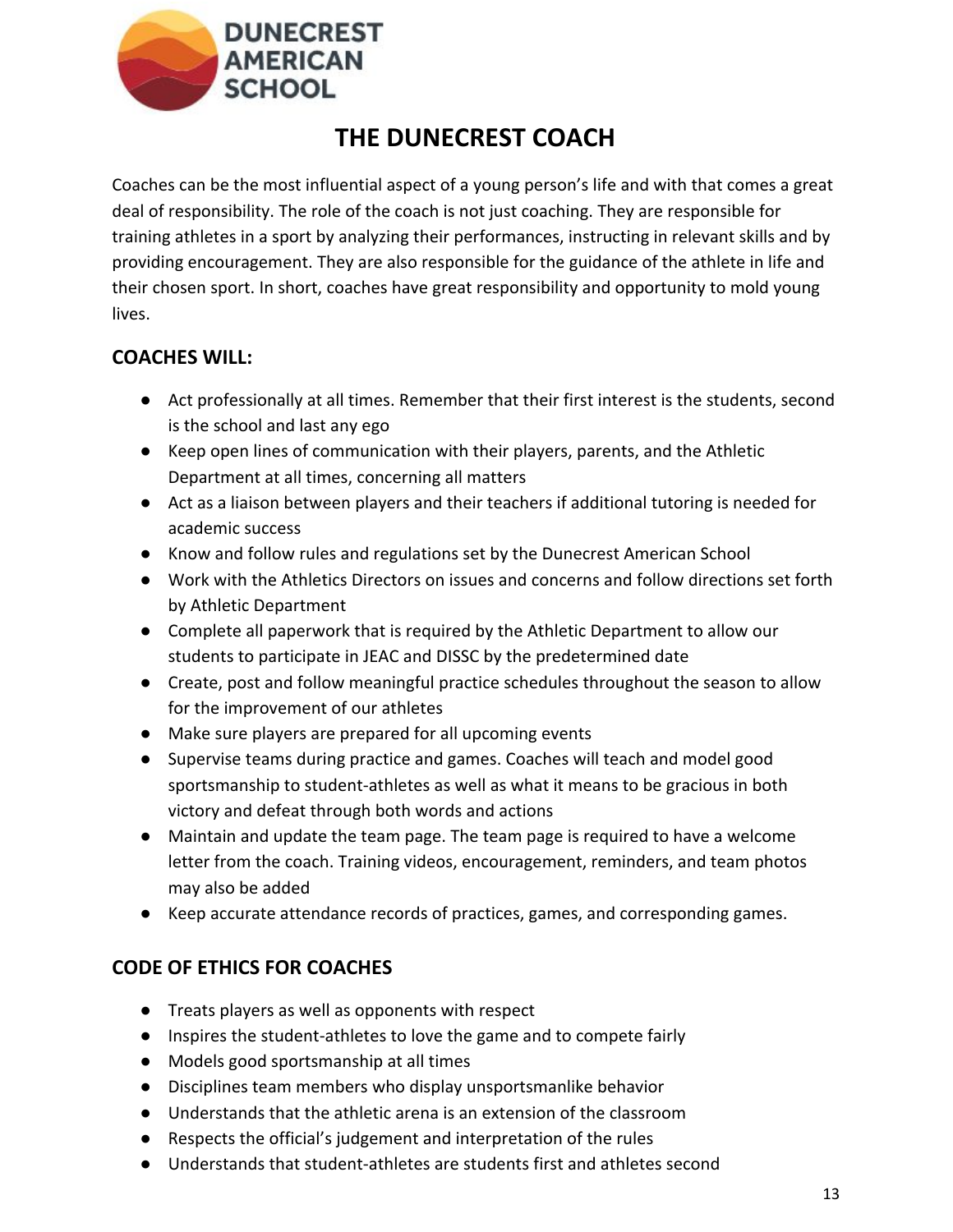

# **THE DUNECREST STUDENT-ATHLETE**

Being a member of the Dunecrest Athletics program is a privilege to be earned and maintained. When student-athletes participate on the practice field, or compete in competitions, at home or away, they carry with them a responsibility to represent themselves, their family, and the Dunecrest community with integrity and sportsmanship. Dunecrest student-athletes are exemplars and role models for all of the Dunecrest community.

## **STUDENT-ATHLETES WILL:**

- Meet high academic, citizenship, and sportsmanship standards
- Conduct themselves at all times in such a manner as to reflect credit on themselves, their family, and the Dunecrest community
- Respect the sporting equipment and environment in which they compete
- Set high standards for themselves and stick to them even in difficult situations
- Remain dedicated and self-controlled, even when challenged
- Compete skillfully, guided by the letter and spirit of the rules.
- Be ready to learn from coaches, officials and other contestants.
- Learn from mistakes and losses; seize the opportunity to improve.
- Support everyone's worth and dignity, regardless of background, abilities or beliefs.
- Respect the game and everyone's contributions.
- Take success in stride share the credit.
- Inspire and help others to grow, succeed and lead.

# "Talent without working hard is nothing" - Cristiano Ronaldo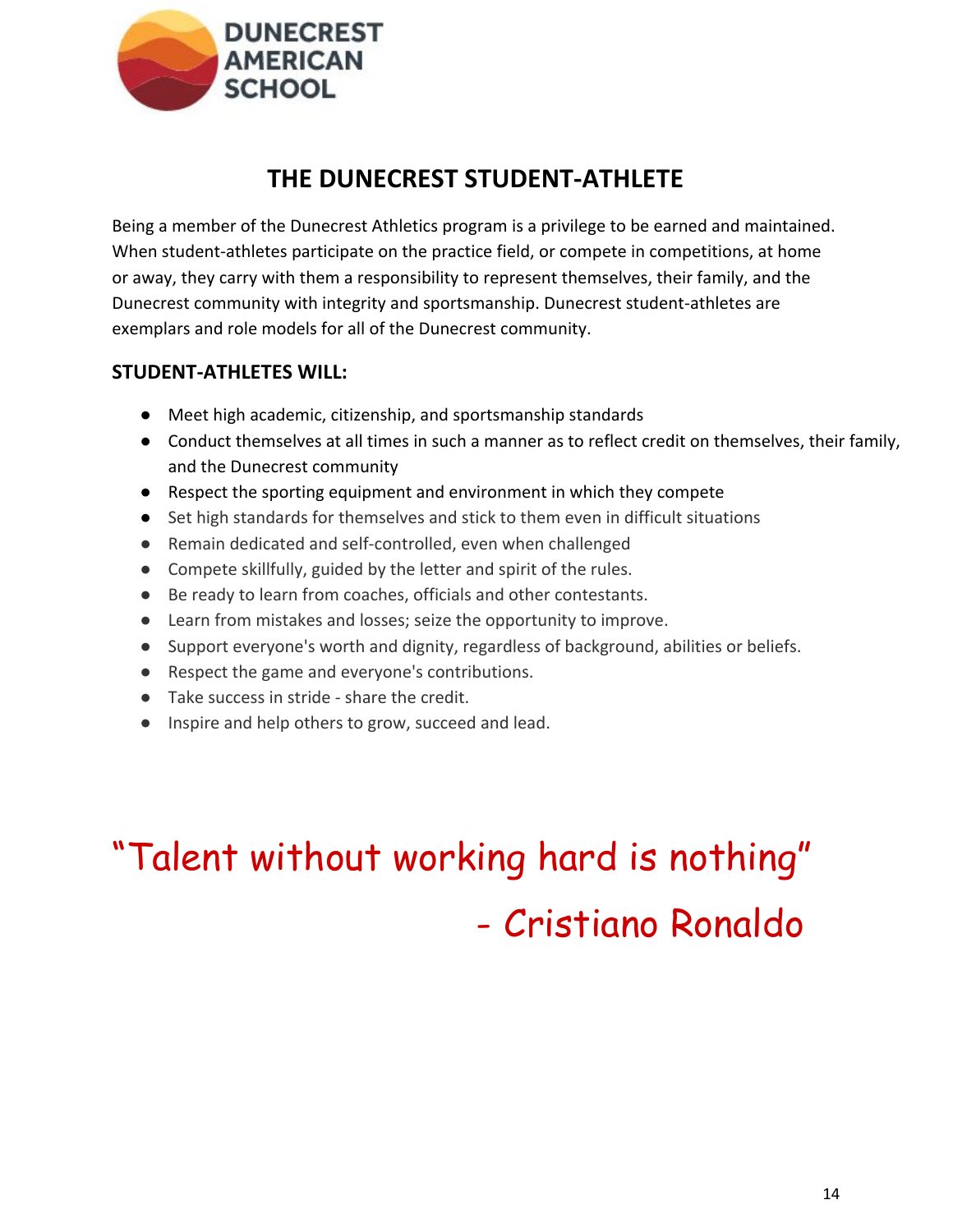

# **DAS Athletic Participation Consent/Medical Release**

| <b>Last Name:</b>                    |        | <b>First Name:</b> |                                        |  |  |
|--------------------------------------|--------|--------------------|----------------------------------------|--|--|
| <b>Birth Date:</b>                   | Grade: | Sport(s):          |                                        |  |  |
| <b>Nationality:</b>                  |        | Passport #:        | <b>Passport Expiry</b><br>Date:        |  |  |
| <b>Parent Name and Phone Number:</b> |        |                    | <b>Parent Name and Phone Number:</b>   |  |  |
| <b>Parent E-mail Address:</b>        |        |                    | <b>Parent E-mail Address:</b>          |  |  |
| <b>Emergency Contact Name:</b>       |        |                    | <b>Emergency Contact Phone Number:</b> |  |  |

| <b>Name of Insurance Company:</b>             |                                           |
|-----------------------------------------------|-------------------------------------------|
| <b>Member Name:</b>                           | <b>Expiration Date:</b>                   |
| Is the student allergic to medicine? Specify. | <b>Other allergies/information</b>        |
| <b>Hospital of Choice:</b>                    | Family physician in Dubai - Name & Number |

The above named student has my permission to participate in DAS athletics and any resulting trips. I declare that my child is physically fit and able to participate fully in the activity or sport. I authorize the coach of the team concerned, in case of injury or accident and in the event of being unable to contact me take my child to any medical or dental examination as is necessary, and if, in the judgment of the medical staff treatment is required, I authorize the coach to consent to this treatment. I agree to pay all costs, charges, expenses incurrent in the relationship to providing this medical care and release the Dunecrest American School Dubai and it representatives from responsibility for all costs on my behalf.

#### **PARENT SIGNATURE**: \_\_\_\_\_\_\_\_\_\_\_\_\_\_\_\_\_\_\_\_\_\_\_\_\_\_\_\_\_\_\_\_\_ **DATE**: \_\_\_\_\_\_\_\_\_\_\_\_\_

## \*\* Please submit completed form to the Athletic Director/Coach\*\*

This form needs to be on file with the Athletic Director/Coach prior to the first competition date. Please attach a copy of your health insurance card.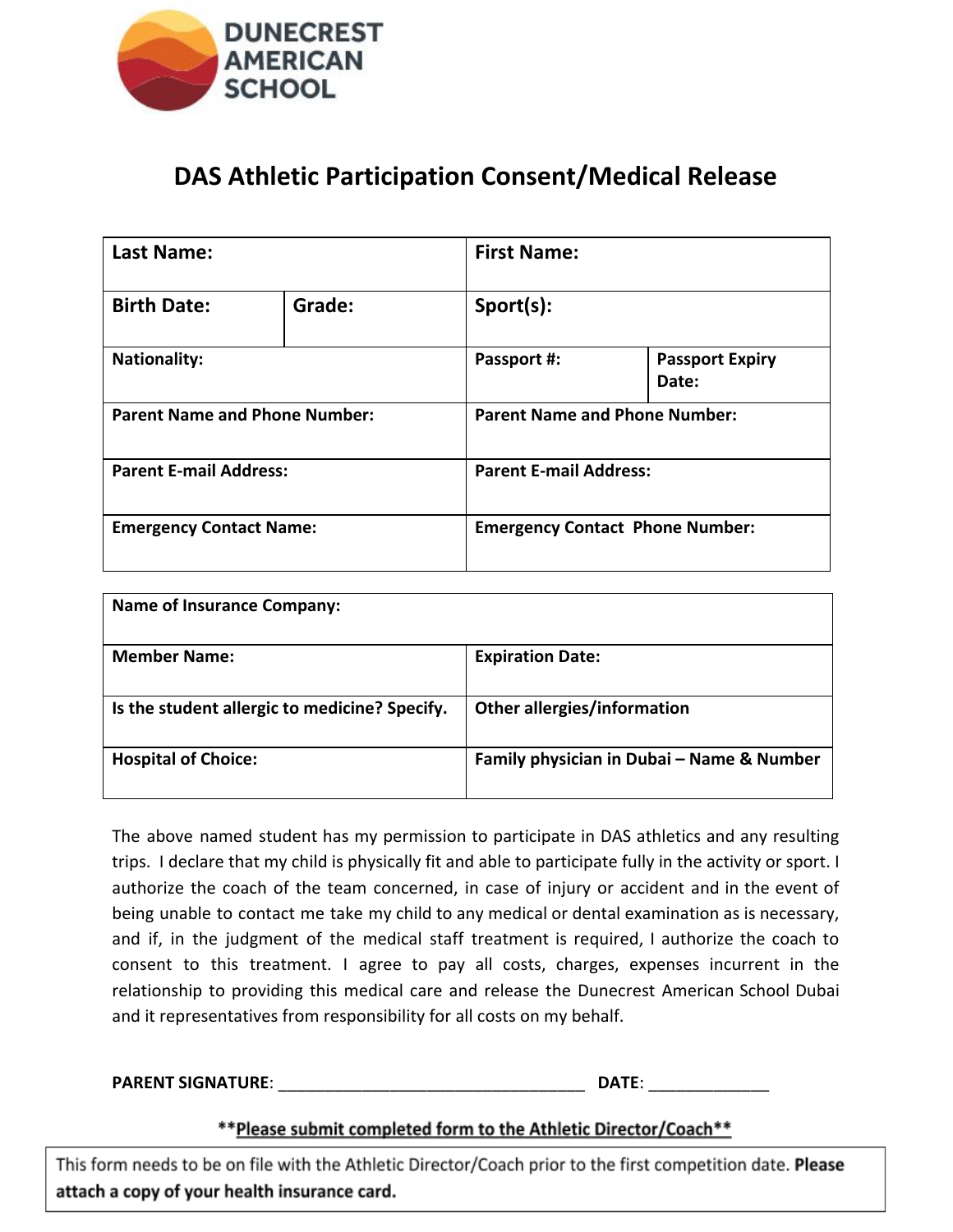

# **DAS PHYSICAL EXAMINATION MEDICAL INFORMATION**

| Participant Name:                                                                                                                                                                                                                 | Age:       | Grade:                                                                                    | Sex: M or F    |                                              |                     |           |                              |                     |
|-----------------------------------------------------------------------------------------------------------------------------------------------------------------------------------------------------------------------------------|------------|-------------------------------------------------------------------------------------------|----------------|----------------------------------------------|---------------------|-----------|------------------------------|---------------------|
| Physician Name:                                                                                                                                                                                                                   | Home #:    |                                                                                           | Work #:        |                                              |                     |           |                              |                     |
| PATIENT HEALTH HISTORY                                                                                                                                                                                                            |            |                                                                                           |                |                                              |                     |           | TO BE COMPLETED BY PHYSICIAN |                     |
|                                                                                                                                                                                                                                   |            |                                                                                           |                |                                              |                     |           |                              |                     |
| Parents or guardian, please answer yes or no and provide<br>details if necessary to the following questions                                                                                                                       |            |                                                                                           |                | <b>Vitals</b>                                | <b>Satisfactory</b> |           | Exam<br><b>Comments</b>      | <b>Follow</b><br>Up |
|                                                                                                                                                                                                                                   | <b>Yes</b> | <b>No</b>                                                                                 | <b>Details</b> |                                              | <b>Yes</b>          | <b>No</b> |                              |                     |
| <b>Chronic or Recurrent</b><br><b>Illness</b>                                                                                                                                                                                     |            |                                                                                           |                | Height                                       |                     |           |                              |                     |
| Hospitalization                                                                                                                                                                                                                   |            |                                                                                           |                | Weight                                       |                     |           |                              |                     |
| Operations                                                                                                                                                                                                                        |            |                                                                                           |                | <b>BP</b>                                    |                     |           |                              |                     |
| <b>Taking Medication</b>                                                                                                                                                                                                          |            |                                                                                           |                | Pulse                                        |                     |           |                              |                     |
| <b>Organs Missing</b>                                                                                                                                                                                                             |            |                                                                                           |                | General:                                     |                     |           |                              |                     |
| <b>Heat Exhaustion</b>                                                                                                                                                                                                            |            |                                                                                           |                | Head                                         |                     |           |                              |                     |
| Dizziness, Fainting,<br>Seizures                                                                                                                                                                                                  |            |                                                                                           |                | Eyes                                         |                     |           |                              |                     |
| <b>Knocked Out</b>                                                                                                                                                                                                                |            |                                                                                           |                | Ent                                          |                     |           |                              |                     |
| <b>Wear Glasses / Contacts</b>                                                                                                                                                                                                    |            |                                                                                           |                | Dental                                       |                     |           |                              |                     |
| <b>Hearing Problems</b>                                                                                                                                                                                                           |            |                                                                                           |                | Chest                                        |                     |           |                              |                     |
| Allergic to Medication                                                                                                                                                                                                            |            |                                                                                           |                | Heart                                        |                     |           |                              |                     |
| Allergic to Food, Pets                                                                                                                                                                                                            |            |                                                                                           |                |                                              |                     |           |                              |                     |
| <b>High Blood Pressure</b>                                                                                                                                                                                                        |            |                                                                                           |                | Abdomen                                      |                     |           |                              |                     |
| Bone, Joint, Spine Injury                                                                                                                                                                                                         |            |                                                                                           |                |                                              |                     |           |                              |                     |
| Liver, Spleen, Kidney or<br><b>Skin Problems</b>                                                                                                                                                                                  |            |                                                                                           |                | Skin                                         |                     |           |                              |                     |
| Experienced any heart<br>related problems?                                                                                                                                                                                        |            |                                                                                           |                | <b>Extremities</b><br>, Back,<br><b>Neck</b> |                     |           |                              |                     |
| Is the participant currently<br>taking any medications? If<br>so, list:                                                                                                                                                           |            |                                                                                           |                |                                              |                     | Comments: |                              |                     |
|                                                                                                                                                                                                                                   |            |                                                                                           |                |                                              |                     |           |                              |                     |
| The above information is correct to the best of my knowledge. I<br>hereby give my informed consent for the above mentioned<br>student to participate in activities. I understand the risk of injury<br>in athletic participation. |            | Sports Participation approved: _____Yes ______ No ____<br>Deferred<br>Comments: Comments: |                |                                              |                     |           |                              |                     |
| X                                                                                                                                                                                                                                 |            | X                                                                                         |                |                                              |                     |           |                              |                     |
| Signature of Parent or Guardian / Date                                                                                                                                                                                            |            | Signature of Physician / Date                                                             |                |                                              |                     |           |                              |                     |